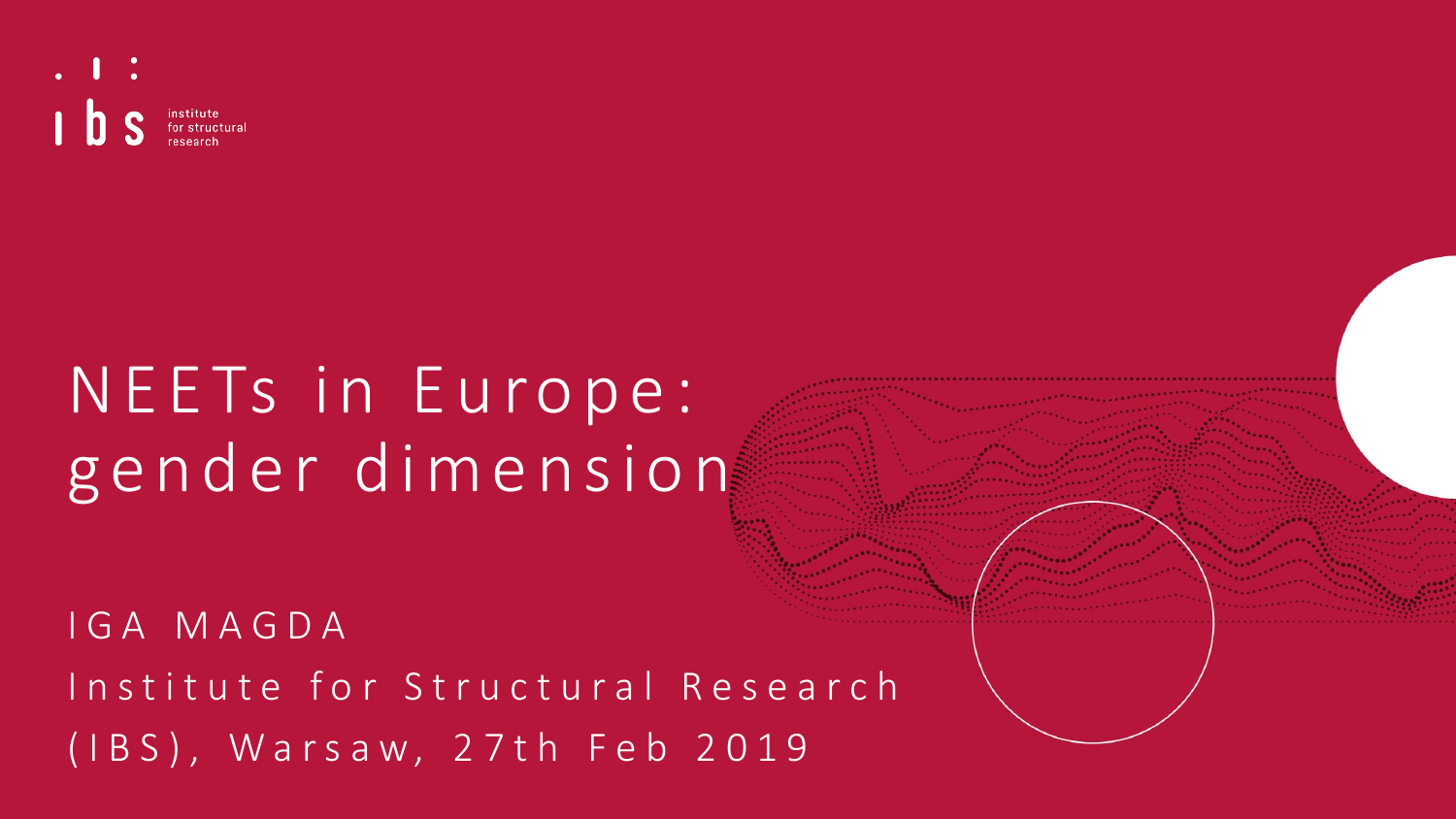## NEETs in EU28 (15-34 years old)



Data source: Eurostat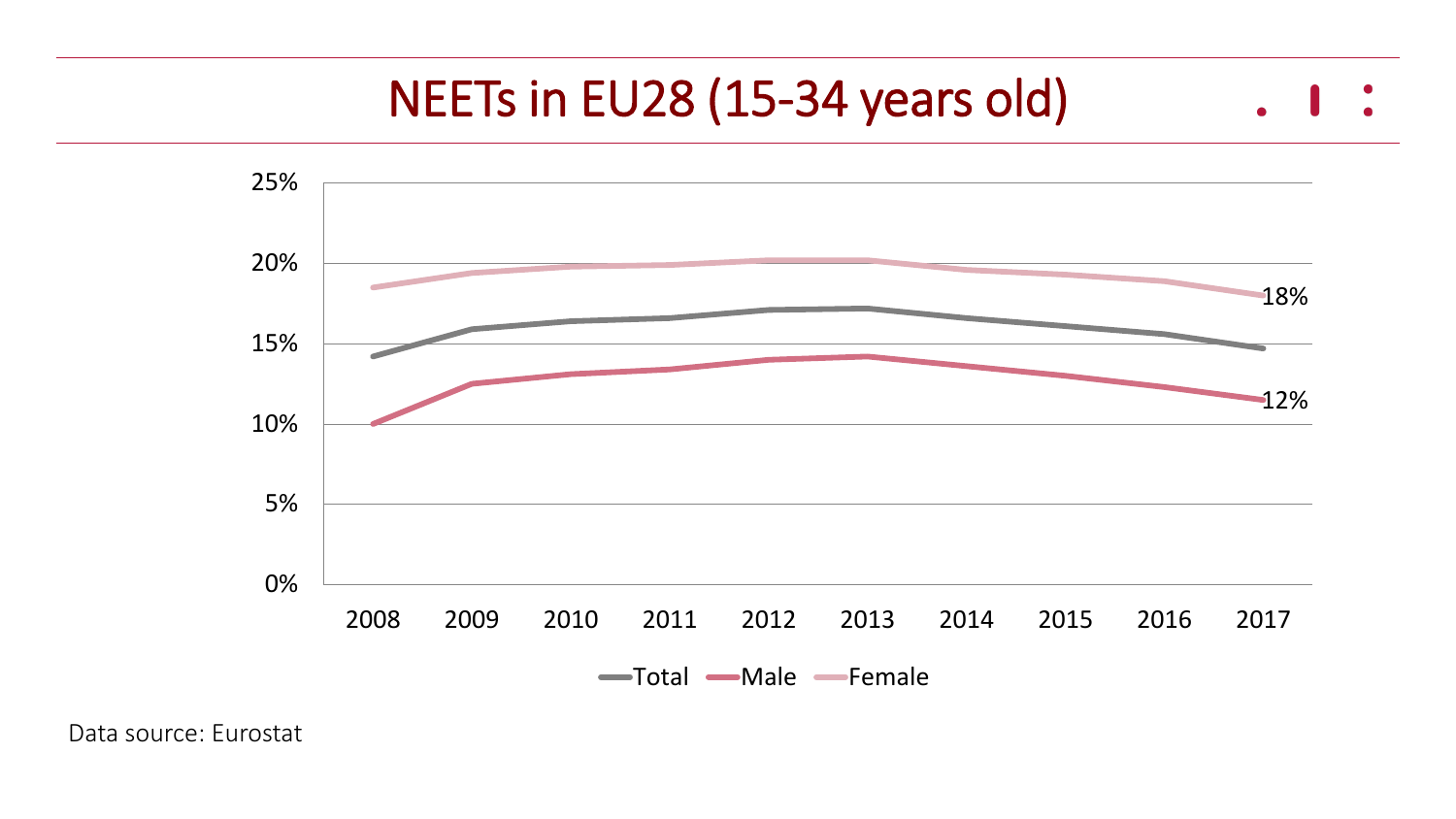#### Country variation in NEETs by gender 2017 (age 15-34)

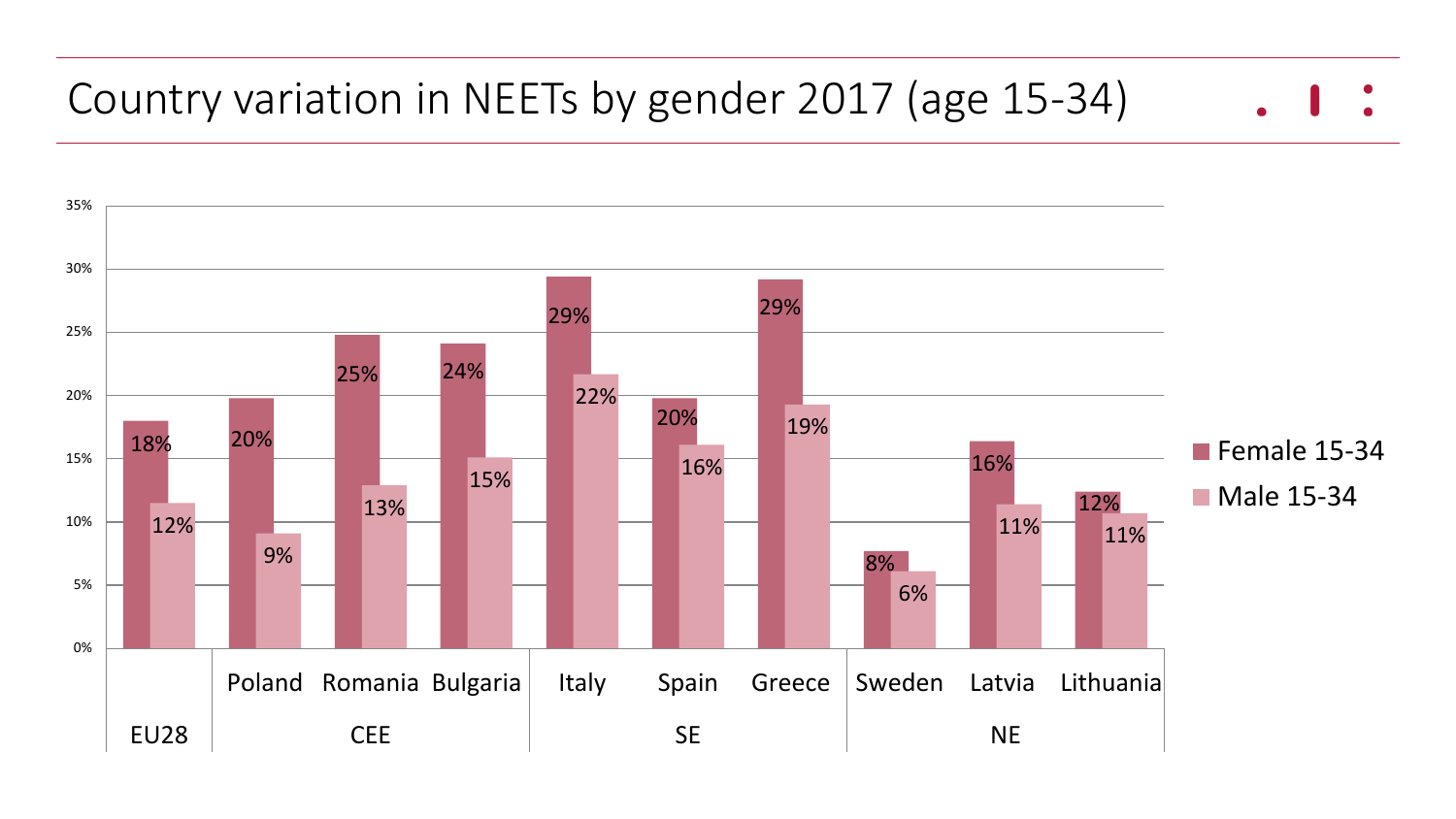### Gender differences

- 
- Age dimension & gender gaps: among women, NEET levels always higher aged among 25-34 compared to 15-24
	- but the gap varies from 25 pp. in Greece to 2.7 pp in Iceland
	- Patterns not neccessarily obvious: low 5.9 pp difference in Lithuania, vs 11.5 pp in Latvia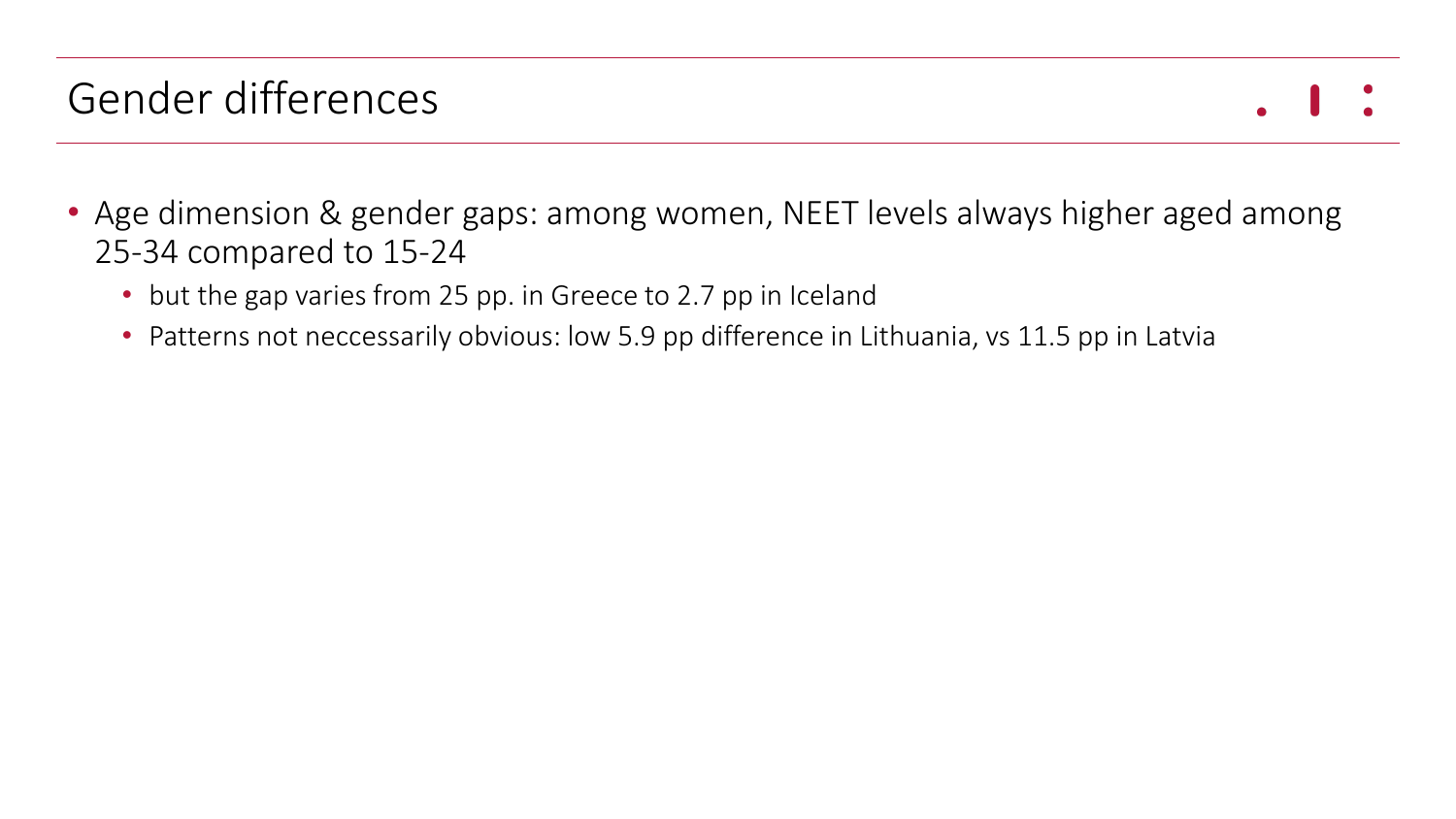### Gender differences

- Age dimension & gender gaps: among women, NEET levels always higher aged among 25-34 compared to 15-24
	- but the gap varies from 25 pp. in Greece to 2.7 pp in Iceland
	- Patterns not neccessarily obvious: low 5.9 pp difference in Lithuania, vs 11.5 pp in Latvia
- Among NEETs aged 25-34 women tend to be inactive, while men are more likely to be unemployed -> long term consequences
	- Family responsabilities an important reason (prevails in CEE)
	- but not the only one: illness, disability, job search discouragement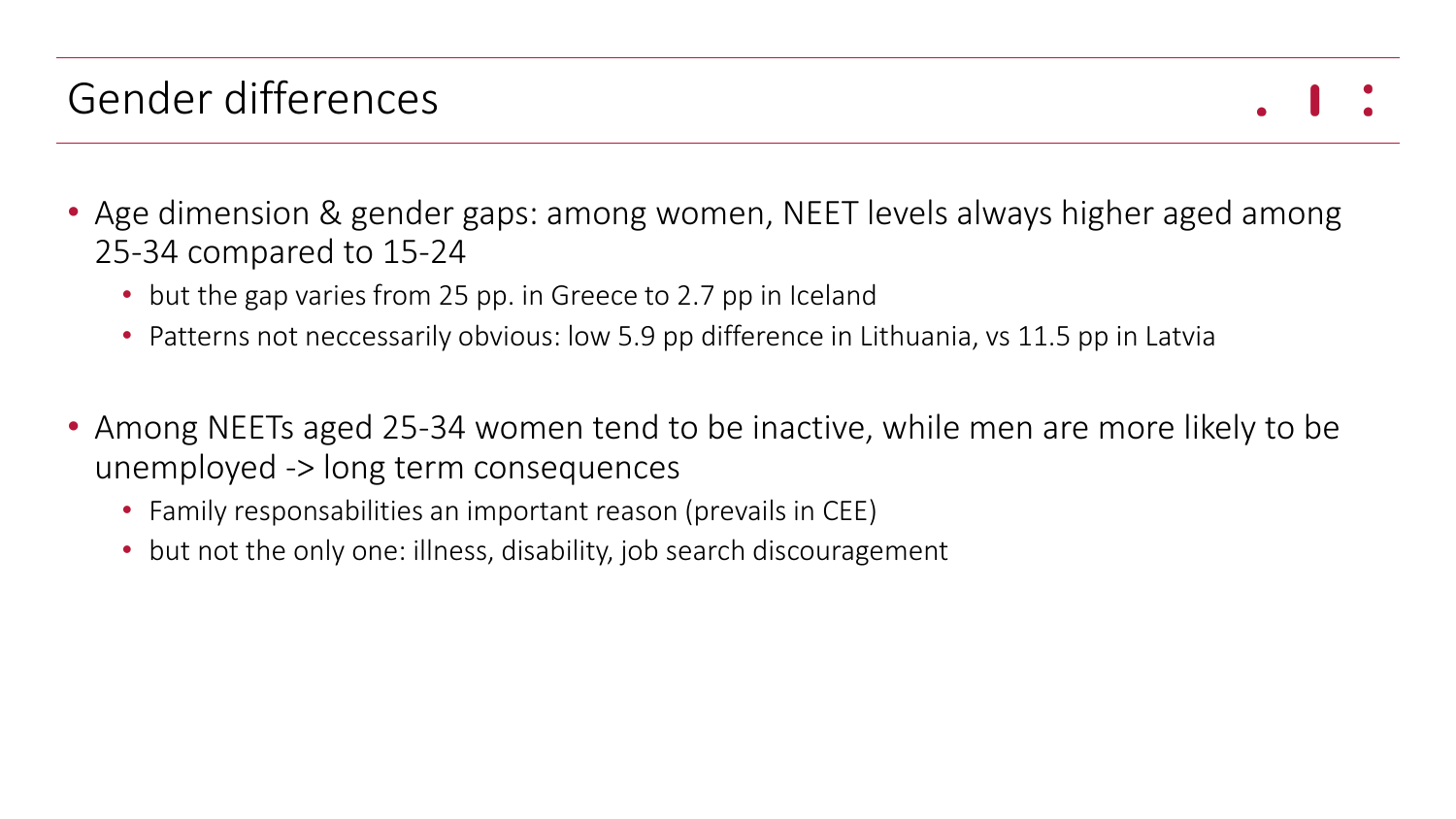#### NEETs by age group 2017  $\bullet$

 $\bullet$ 



Data source: Eurostat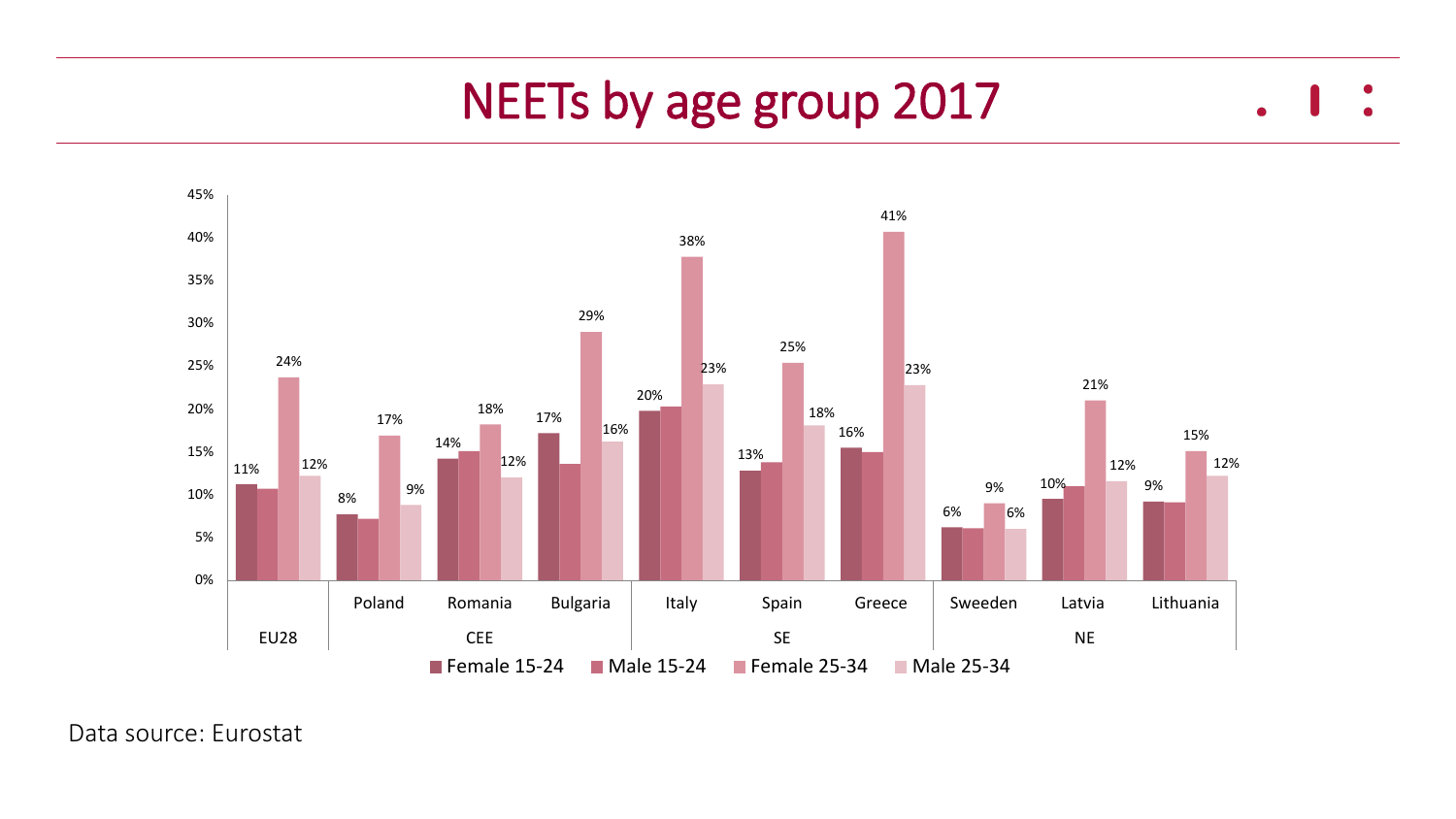- "missing middle'  $-$  those with upper secondary education the largest share
- In most countries probability of being NEET decreases with education, though high shares among well educated women in SEE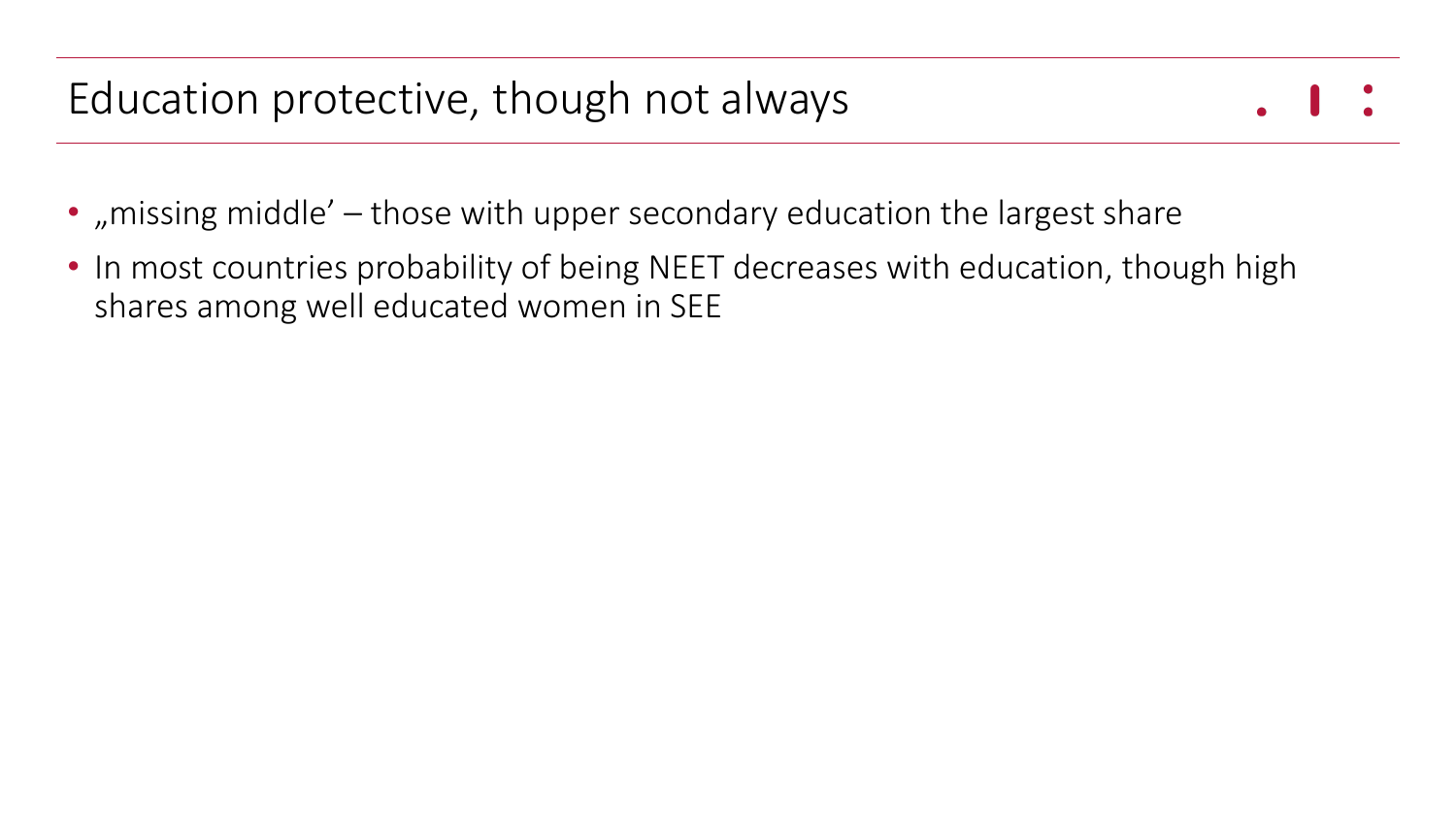

- Only 45% 55% of NEETs registered with PES
- Large variation not only by gender, age, country but also among regions
	- Women less likely to register when younger, increases with age
	- 70% +- CR, SK; but below 20% in NL & RO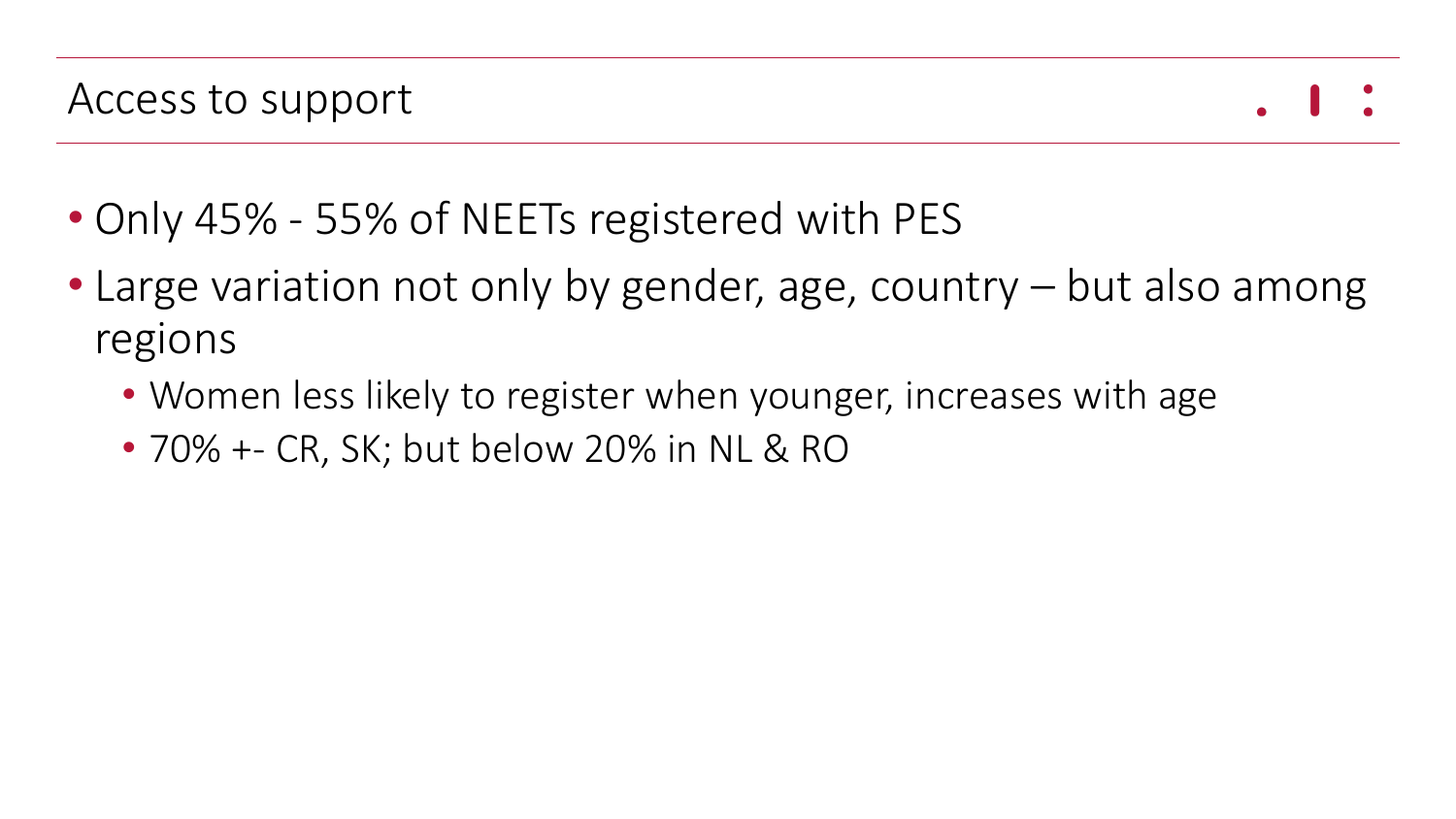#### PL, shares of unregistered in selected regions

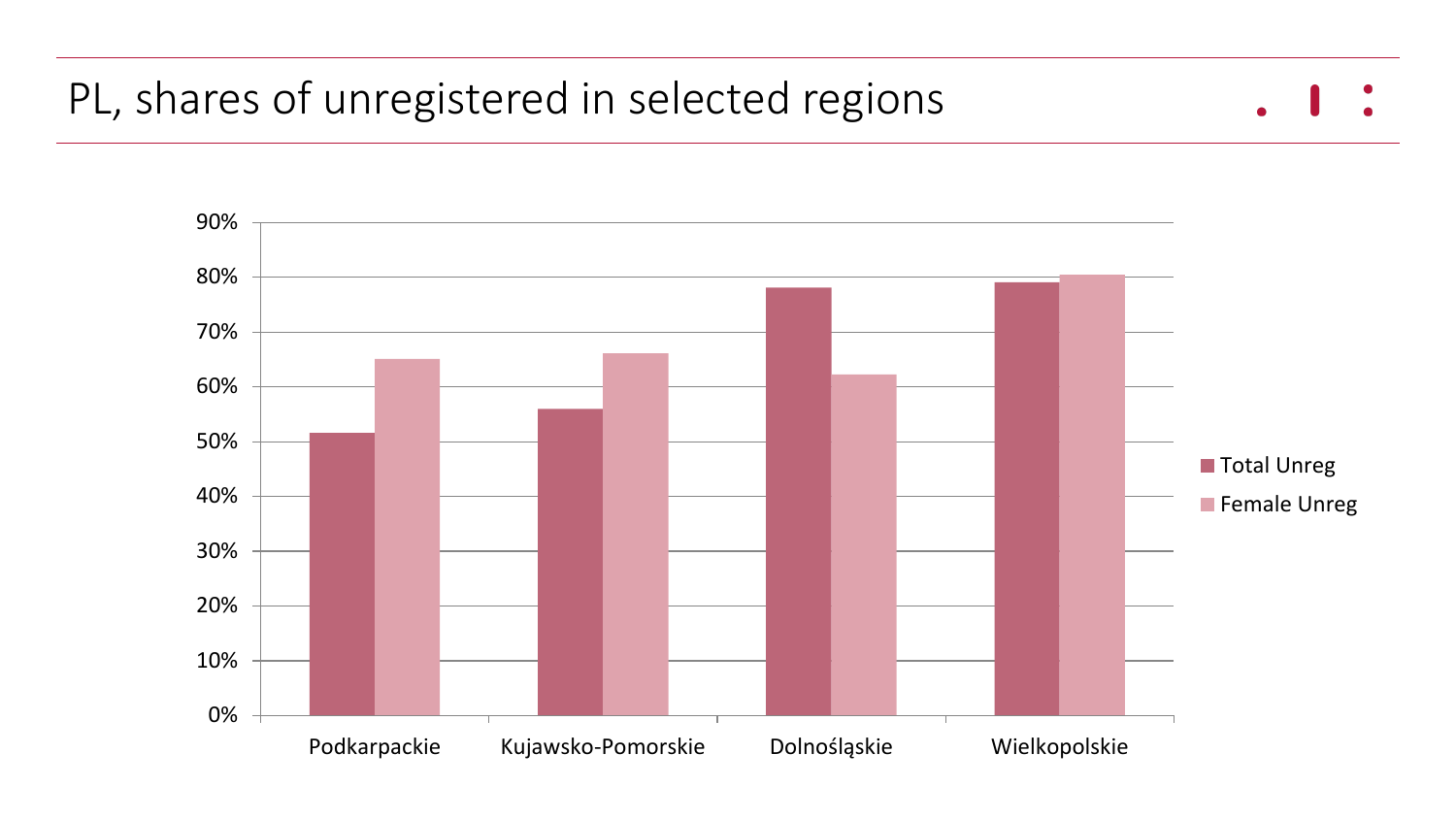#### Solutions?

• Heterogeneity of reasons needs a complex and well tailored policy response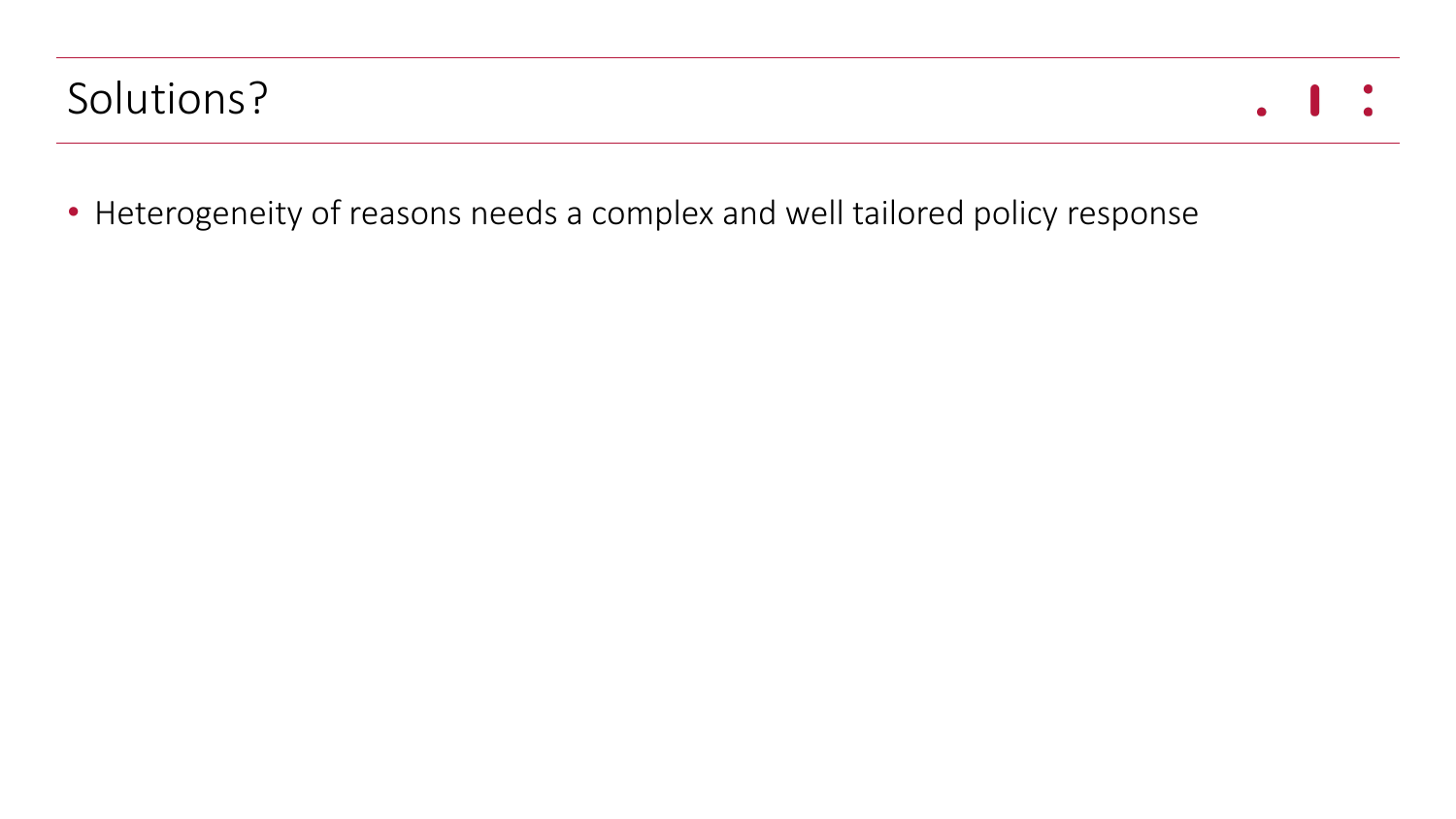- Heterogeneity of reasons needs a complex and well tailored policy response
- Gender dimension important: need for more action to activate and support young women on the labour market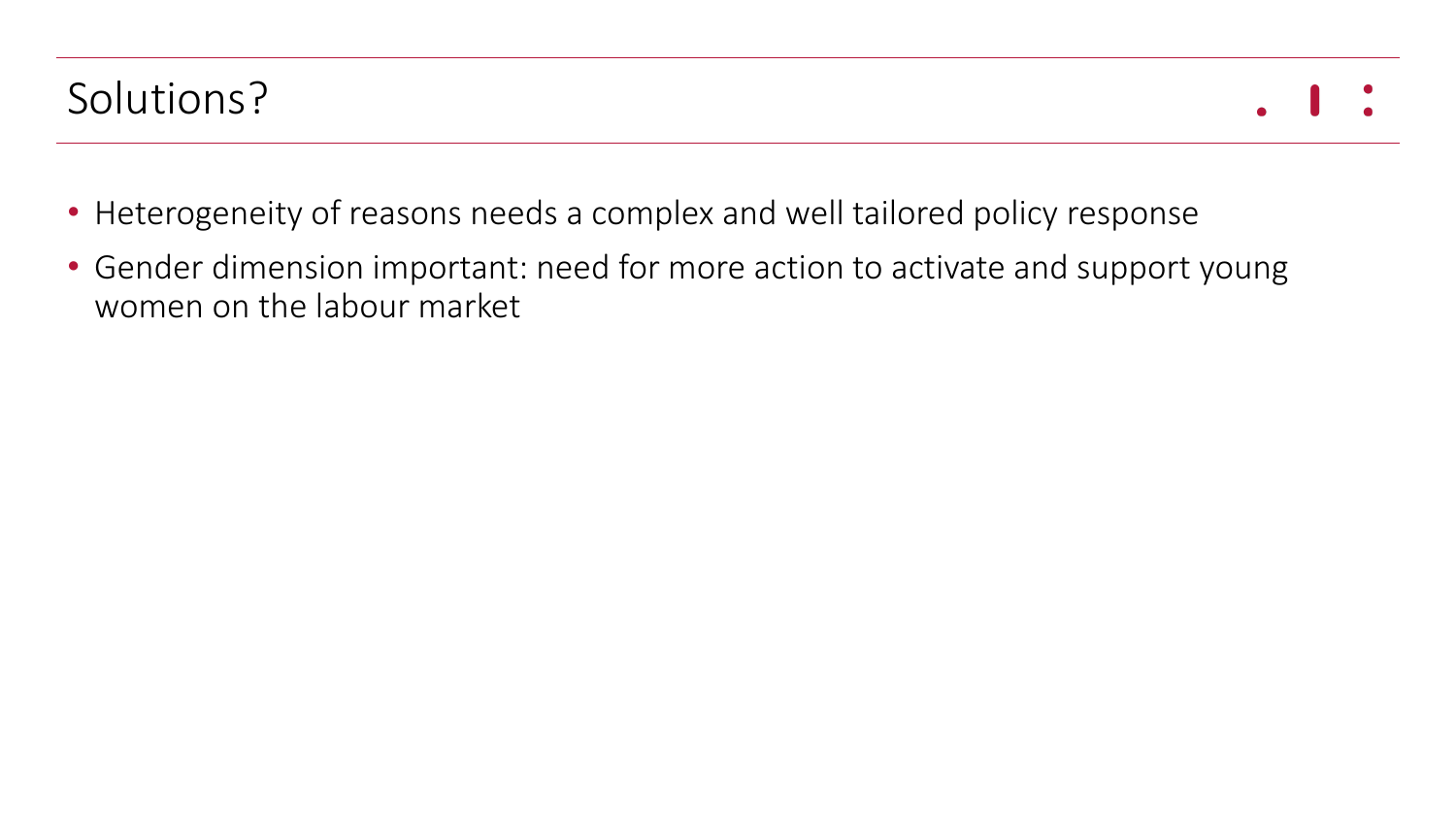- Heterogeneity of reasons needs a complex and well tailored policy response
- Gender dimension important: need for more action to activate and support young women on the labour market
- Effective outreach neccessary, good time for this
	- Developing a strategic approach & integrating gender dimension
	- Early interventions are the most effective early advise and guidance
	- Integrated and tailored services
	- Women: coordination of PES actions with family and parental benefits (eg. Access to parental leave for father if the mother is unemployed/ inactive)
	- Understanding what works and for whom which ones work best for women, under which institutional setting, what are the regional determinants?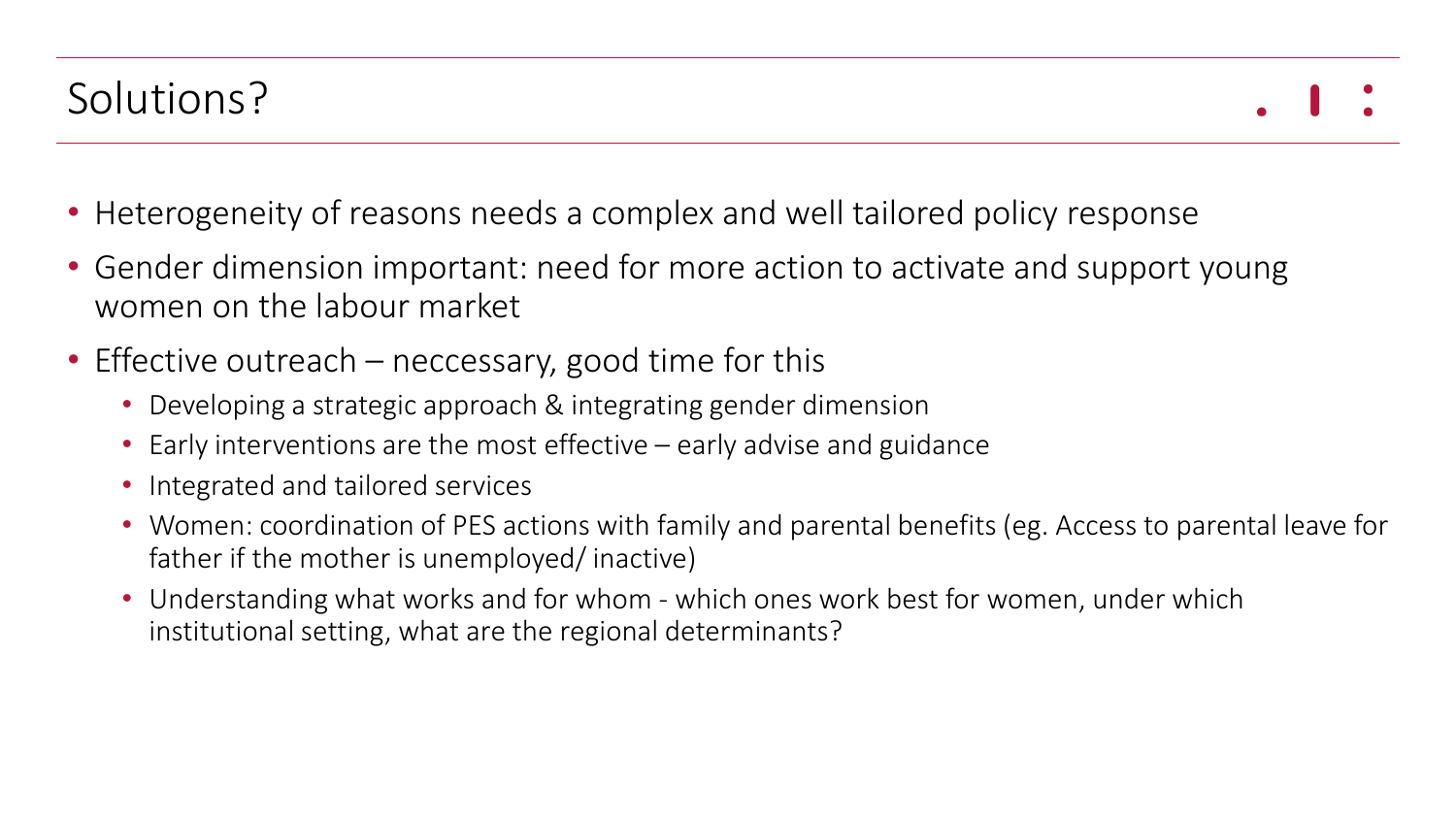

**Norway** grants

#### Youth Employment PartnerSHIP - evaluation studies in Spain, Hungary, Italy and Poland

- How effectively are young people supported on the labour market? The project aims to evaluate employment initiatives targeting youth in Spain, Hungary, Italy and Poland.
- The project is funded by Iceland, Liechtenstein and Norway through the EEA and Norway Grants.

# yepartnership.ibs.org.pl